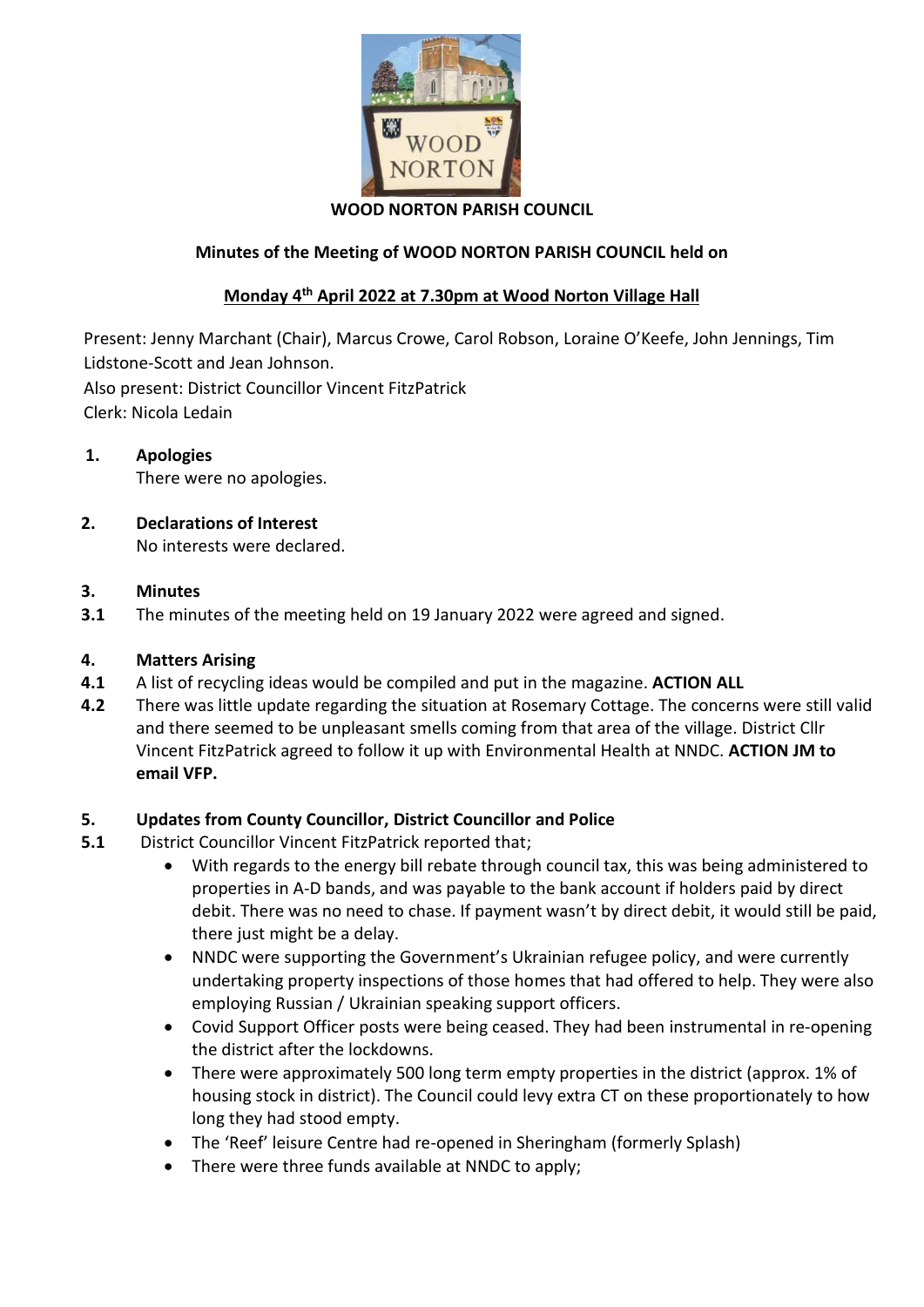- o Sustainable groups for projects in the community
- o Transport fund for transport initiatives
- o A fund to help promote well-being through participation in the arts.
- **5.2** The police report had been circulated and was noted.

### **6. Public Participation**

**6.1** No public were present.

### **7. Correspondence**

**7.1** There had been no correspondence.

### **8. Climate Change Resolution and Electric Vehicle Grant**

**8.1** The Village Hall Committee had considered the option of the electric vehicle grant that had been mentioned in a previous report by the County Councillor, but had decided at this moment, it was a considerable amount of money to spend. The Council suggested that it could be something that they could contribute to in the future.

### **9. Finance**

The financial report was unfortunately still not available. However the previous clerk had been contacted and statements would be forwarded on.

The following payments were agreed:

Nicola Ledain – clerk salary: January, February. March £ (chq no. ) Carol Robson: expenses for saplings for platinum jubilee celebrations: £ (chq no. )

#### **10. Planning Applications**

There were no new planning applications to consider.

### **11. Queen's Jubilee 2022**

The Chair reported that the arrangements were still going ahead; beacon, children's treasure hunt, church exhibition, picnic in the orchard, a thanksgiving service and a street party lunch are all part of the celebrations over the four day bank holiday. Thanks were given to CR for all her work getting the saplings together to present to the children.

### **12. Village Gates Project**

**12.1** The council had been successful in gaining 50% funding for the village gates to be installed. JJ and NL would take this forward with Highways. **ACTION JoJ / NL**

### **13. Parking in the Village**

**13.1** There had nearly been an accident in the village as a result of poorly parked vehicles and speeding traffic. Unfortunately, due to the cars being parked legally on the highway, there was little action the PC could carry out. However, it was decided to put a piece in the magazine regarding considerate parking the village.

### **14. Covid-19 Memorial Plaque**

**14.1** The Council received a plaque commemorating the work carried out by the village during the year of the pandemic. The plaques were commissioned by the Lord Lieutenant of Norfolk, Lady Dannant. It would be placed somewhere in the village, most likely on the village sign.